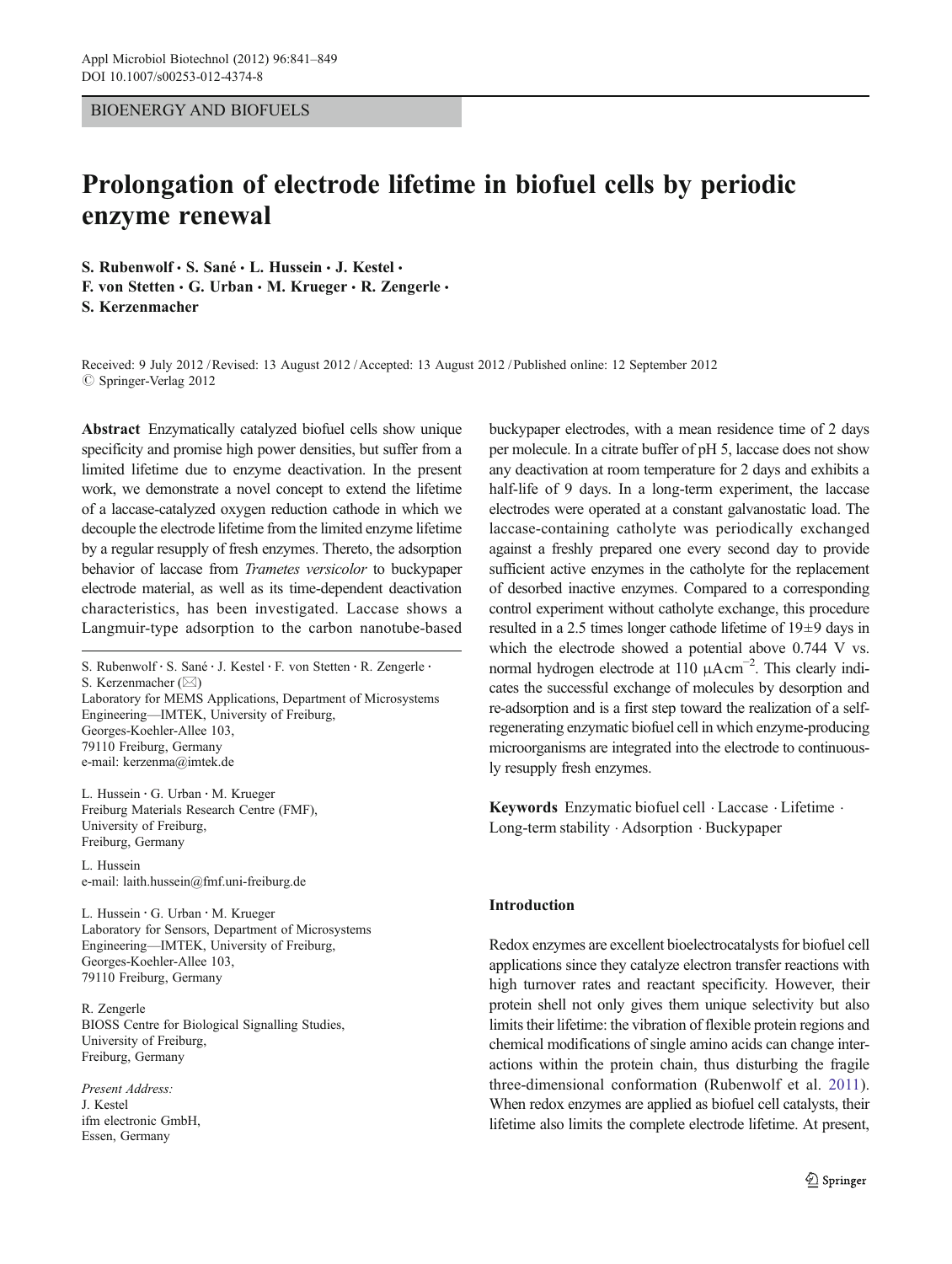<span id="page-1-0"></span>lifetimes reported for enzymatic biofuel cells investigated under operation reach 40 days at best (Cinquin et al. [2010\)](#page-7-0).

To increase the lifetime of enzymatically catalyzed biofuel cell and biosensor electrodes, several strategies and ideas have been published (Rubenwolf et al. [2011\)](#page-8-0). The most common ones aim to stabilize the enzyme itself by immobilization. Laccase has been stabilized for instance by Gellett et al. ([2010\)](#page-7-0) using tetrabutylammonium-modified Nafion to encapsulate the enzyme. Another concept is the so-called bioinspired approach that aims to achieve theoretically unlimited lifetime by separating the enzyme lifetime from the electrode lifetime in a similar way how living cells cope with limited enzyme lifetime: deactivated enzymes are simply replaced against fresh and active ones. However, so far, such concepts have only been shown for biosensors with indirect electrochemical conversion and not yet reported for biofuel cells (Atanasov et al. [1997](#page-7-0)) or mediated enzyme electrodes, where the mediators are a further source of instability (Fishilevich et al. [2009\)](#page-7-0). To our knowledge, the preferable mediatorless approach has not yet been reported. To realize a mediatorless enzyme electrode with a continuous or periodic renewal of the catalyst, the following requirements have to be fulfilled:

- Direct electron transfer between the enzyme and electrode to omit the need for mediators
- Reversible adsorption of the enzyme to the electrode to allow replacement of deactivated enzymes
- Enzyme desorption has to be faster than enzyme deactivation to sustain catalytic activity of the adsorbed enzymes.

Among the commonly used electrode enzymes, laccase from Trametes versicolor (EC 1.10.3.2) shows reversible adsorption to carbon (Blanford et al. [2007;](#page-7-0) Tarasevich et al. [2001\)](#page-8-0) as well as direct electron transfer with various carbon electrodes (Rubenwolf et al. [2010\)](#page-8-0). Previously, we reported on the use of buckypaper, a mechanically stable mat of welldispersed multi-walled carbon nanotubes, as a highly efficient electrode material for mediatorless laccase-catalyzed oxygen reduction cathodes (Hussein et al. [2011a\)](#page-7-0).

In the present work, we investigate whether the lifetime of this cathode can be prolonged by the periodic exchange of the enzyme-containing catholyte. Thereto, we characterize the adsorption of laccase to buckypaper electrodes by monitoring the decrease of laccase activity in the catholyte compared to laccase deactivation in solution. A further objective was to suggest a catholyte exchange procedure for the long-term operation of buckypaper electrodes.

#### Theoretical background

A reversible direct contact does not allow covalent binding, but has to depend on physical adsorption with weak interactions, such as van der Waals forces, electrostatic interaction, hydrogen links, and hydrophobic forces between the support and the

enzyme. The strength of adsorption depends on the chemical nature of the matrix, the functional groups on the surface of the enzyme, and on the conditions of immobilization (Horozova and Dimcheva [2004](#page-7-0)). Therefore, the adsorption characteristics have to be determined experimentally for every enzyme–material combination. The amount of adsorbed protein can be detected directly at the electrode via radiolabeling of the protein (Antiohos et al. [2010\)](#page-7-0) or via the electrochemical electrode activity (Lee et al. [1984\)](#page-8-0). Alternatively, it can be calculated from the decrease of protein concentration (Horozova and Dimcheva [2004](#page-7-0)) or enzyme activity in the electrolyte (Kiiskinen et al. [2004](#page-8-0)).

The adsorption and the desorption of a monolayer of molecules at a surface with equal adsorption sites have been described by Langmuir ([1918\)](#page-8-0): The time  $t$  (in seconds), dependent change of the surface coverage  $\Theta$  (in percent), caused by adsorption depends on the adsorption constant  $k_{\text{ads}}$  (in milliliters per milligram per second), the concentration of the available adsorbing molecules  $c$  (in milligrams per milliliter), and the percentage of free adsorption sites (Langmuir [1918\)](#page-8-0), which itself is described by the difference between the maximum surface coverage  $\Theta_{\text{max}}$  (Chase [1984](#page-7-0)) and the time-dependent surface coverage  $\Theta(t)$ .

$$
\frac{d\Theta}{dt} = k_{ads}c(\Theta_{\text{max}} - \Theta(t))
$$
\n(1)

The time-dependent change of the surface coverage caused by desorption depends on the desorption constant,  $k_{des}$  (per second), and the present surface coverage (Langmuir [1918](#page-8-0)).

$$
\frac{\mathrm{d}\Theta}{\mathrm{d}t} = -k_{des}\Theta(t) \tag{2}
$$

At equilibrium, adsorption equals desorption (Langmuir [1918](#page-8-0)), resulting in the adsorption isotherm where the surface coverage only depends on the concentration of the adsorbing molecules:

$$
\Theta(c) = \frac{\Theta_{\text{max}}ck_{ads}}{ck_{ads} + k_{des}}
$$
\n(3)

With the transformation of Eq. 3 to a linear equation, a measured adsorption isotherm can be used to calculate  $\Theta_{\text{max}}$  and the relation of  $k_{\text{des}}$  and  $k_{\text{ads}}$  from its slope and intercept.

$$
\frac{1}{\Theta(c)} = \frac{k_{des}}{k_{ads}} \frac{1}{\Theta_{\text{max}}} \frac{1}{c} + \frac{1}{\Theta_{\text{max}}} \tag{4}
$$

Beyond equilibrium, the time-dependent change of the surface coverage (adsorption kinetic) is given by a combination of Eqs. 1 and 2 (Chase [1984](#page-7-0)).

$$
\frac{d\Theta}{dt} = (\Theta_{\text{max}} - \Theta(t))ck_{ads} - \Theta(t)k_{des}
$$
\n(5)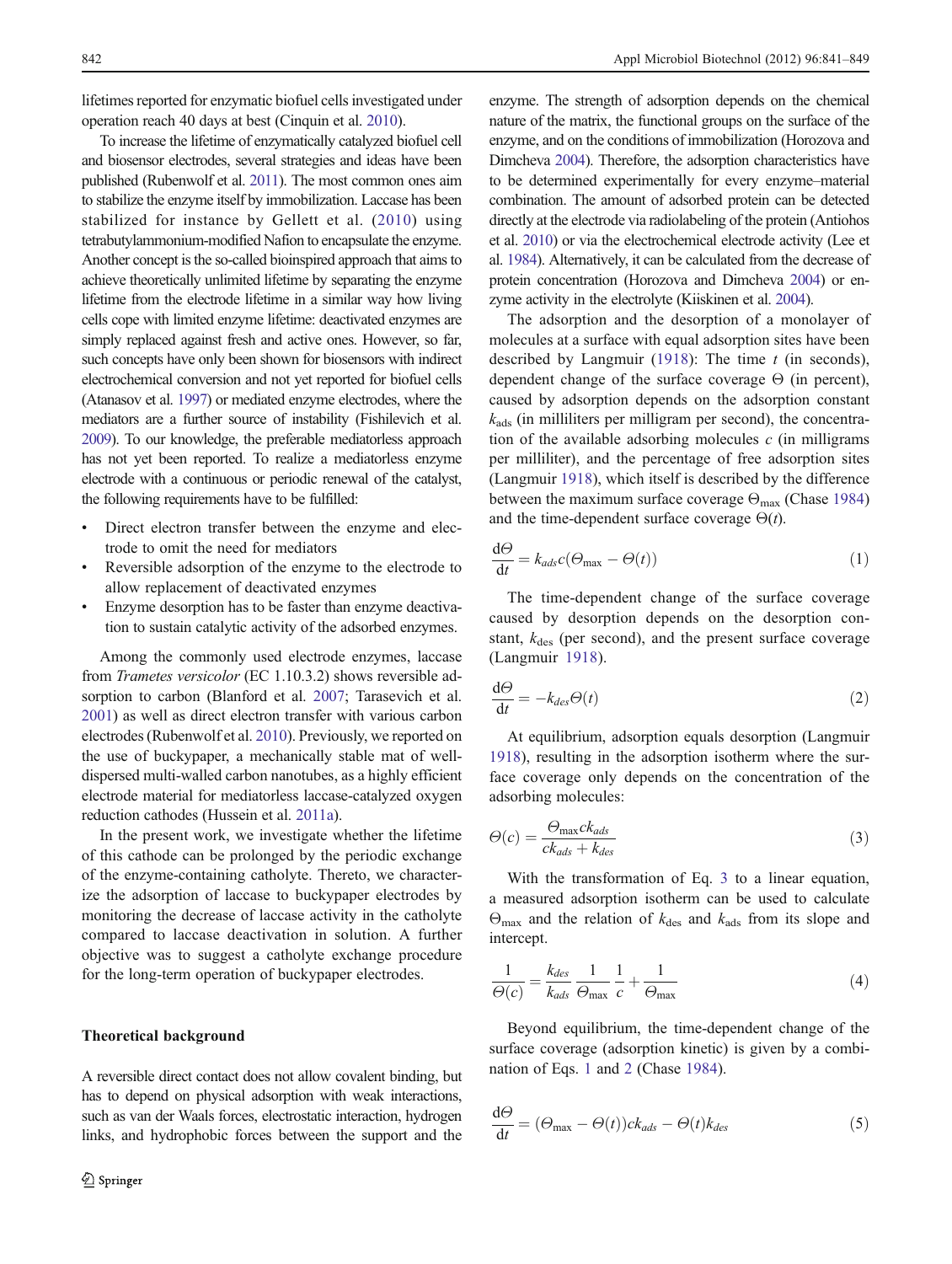<span id="page-2-0"></span>When there is no surface coverage in the beginning, a possible solution of integration of Eq. [5](#page-1-0) is given in Eq. 6 (Karpovich and Blanchard [1994\)](#page-8-0).

$$
\Theta(t) = \frac{\Theta_{\text{max}}ck_{ads}}{ck_{ads} + k_{des}} \left(1 - \exp(-(ck_{ads} + k_{des})t)\right) \tag{6}
$$

With the help of its transformation to a linear equation given as Eq. 7,  $k_{ads}$  can be determined from the timedependent surface coverage data of the adsorption kinetics when  $\Theta_{\text{max}}$  and the ratio  $k_{\text{des}} k_{\text{ads}}^{-1}$  are known from the adsorption isotherm.

$$
\ln\left(\frac{\Theta_{\text{max}}}{\Theta_{\text{max}} - D}\right) = k_{ads}\left(c + \frac{k_{des}}{k_{ads}}\right) \quad \text{with} \quad D = \Theta(t)\left(1 - \frac{1}{c}\frac{k_{des}}{k_{ads}}\right)
$$
\n
$$
\tag{7}
$$

Not all adsorbed molecules, however, remain adsorbed for the same time before they desorb again. Assuming an exponential distribution (Atkins and de Paula [2006\)](#page-7-0), the percentage of the adsorbed molecules that desorb within a given time  $X$  (in percent) can be calculated as follows:

$$
X = 1 - e^{-t \times k_{\text{des}}}
$$
 (8)

## Materials and methods

## Chemicals and electrode materials

Sodium dihydrogencitrate, sodium hydrogencitrate sesquihydrate, laccase from T. versicolor (no. 53739), 2,2′-Azino-bis (3-ethylbenzothiazoline-6-sulfonic acid) diammonium salt (ABTS), and Triton X-100 were purchased from Sigma-Aldrich (Taufkirchen, Germany) and isopropanol from Carl Roth (Karlsruhe, Germany). All chemicals were used as received. If not stated otherwise, deionized water was used as the solvent to chemicals, and 0.1 M citrate buffer (pH 5) was used for the preparation of enzyme and ABTS solutions.

Buckypaper electrodes with 60 μm thickness were prepared as described before (Hussein et al. [2011b\)](#page-8-0). In short, 100 mg as-received multi-walled carbon nanotubes (Baytubes C 150-HP, Bayer Material Science, Leverkusen, Germany) were dispersed in 200 ml 1 % Triton X-100 by mechanical stirring for 30 min and ultrasonication for 3 h with a subsequent centrifugation step at  $1,107 \times g$  to remove bigger nanotube agglomerates. Nanotubes of the resulting suspension were deposited on a nylon filter (0.45 μm pore size, Whatman, Maidstone, UK) by vacuum filtration of the supernatant. The filter with the homogeneous nanotube film was washed with excess of deionized water, isopropanol, and acetone to remove the remaining Triton X-100, kept for 30 min at room temperature, and dried in a vacuum oven at 50 °C overnight.

Characterization of protein content and enzyme activity

The protein content of a 0.32 mgm $^{-1}$  laccase solution was calculated after Warburg and Christian [\(1941\)](#page-8-0) from the optical absorption at 260 and 280 nm. Therefore, the absorption spectra from 200 to 300 nm against a protein-free citrate buffer as a reference were taken with a spectrophotometer (UV300, Unicam Instruments, Cambridge, UK) using disposable micro-cuvettes (Carl Roth).

The protein content was further investigated using sodium dodecyl sulfate polyacrylamide gel electrophoresis (SDS-PAGE). Solutions of 0.32 mgml−<sup>1</sup> laccase (lot no. 100891817) in 0.1 M citrate buffer were separated according to Laemmli's procedure (Laemmli [1970](#page-8-0)) with Bio-Rad (Munich, Germany) gels and cell together with Precision Plus Protein Dual Color Standard (Bio-Rad). Coomassie staining was done with the Serva Blue R Staining Kit (Serva Electrophoresis, Heidelberg, Germany).

Laccase activity was determined spectrophotometrically via its reaction velocity toward the oxidation of ABTS. Triplets of each 100 μl sample were placed in 96-well microplates (Greiner Bio-One, Frickenhausen, Germany). Within the microplate reader Wallac Victor<sup>2</sup> (Perkin Elmer, Rodgau–Jügesheim, Germany) at room temperature, 100 μl of 0.02 M ABTS was injected and the absorption at 405 nm measured every second to monitor its increase. A calibration curve with a freshly prepared laccase solution was included in every run to exclude influences such as differences in room temperature or ABTS aging. Error bars in the graphs indicate twice the standard deviation of the triplets.

Laccase deactivation in solution at room temperature

To investigate laccase deactivation at room temperature, a 0.32 mgml<sup> $-1$ </sup> laccase solution was sterile-filtered (0.2 µm, cellulose acetate; Whatman, Dassel, Germany). One-milliliter aliquots of the solution were filled to sterile centrifuge tubes (5 ml volume; Greiner Bio-One) and frozen at −18 °C to stop deactivation. The tubes were sequentially thawed to start the deactivation and stored at room temperature for up to 50 days. This way, the enzyme activity of the samples with different ages could be measured within only one run.

Laccase adsorption kinetics and isotherm

To prepare buckypaper-based electrodes, the filter-supported buckypapers were cut to pieces of  $5 \times 5$  mm<sup>2</sup> and glued with epoxy (UHU plus sofort fest, Uhu, Bühl, Germany) into a 12 well multi-well plate (BD Falcon, BD Biosciences, Heidelberg, Germany). After hardening of the glue, the electrodes were wetted with isopropanol and thoroughly washed with deionized water to remove the isopropanol. The water was discarded and the microplate clapped upside down to the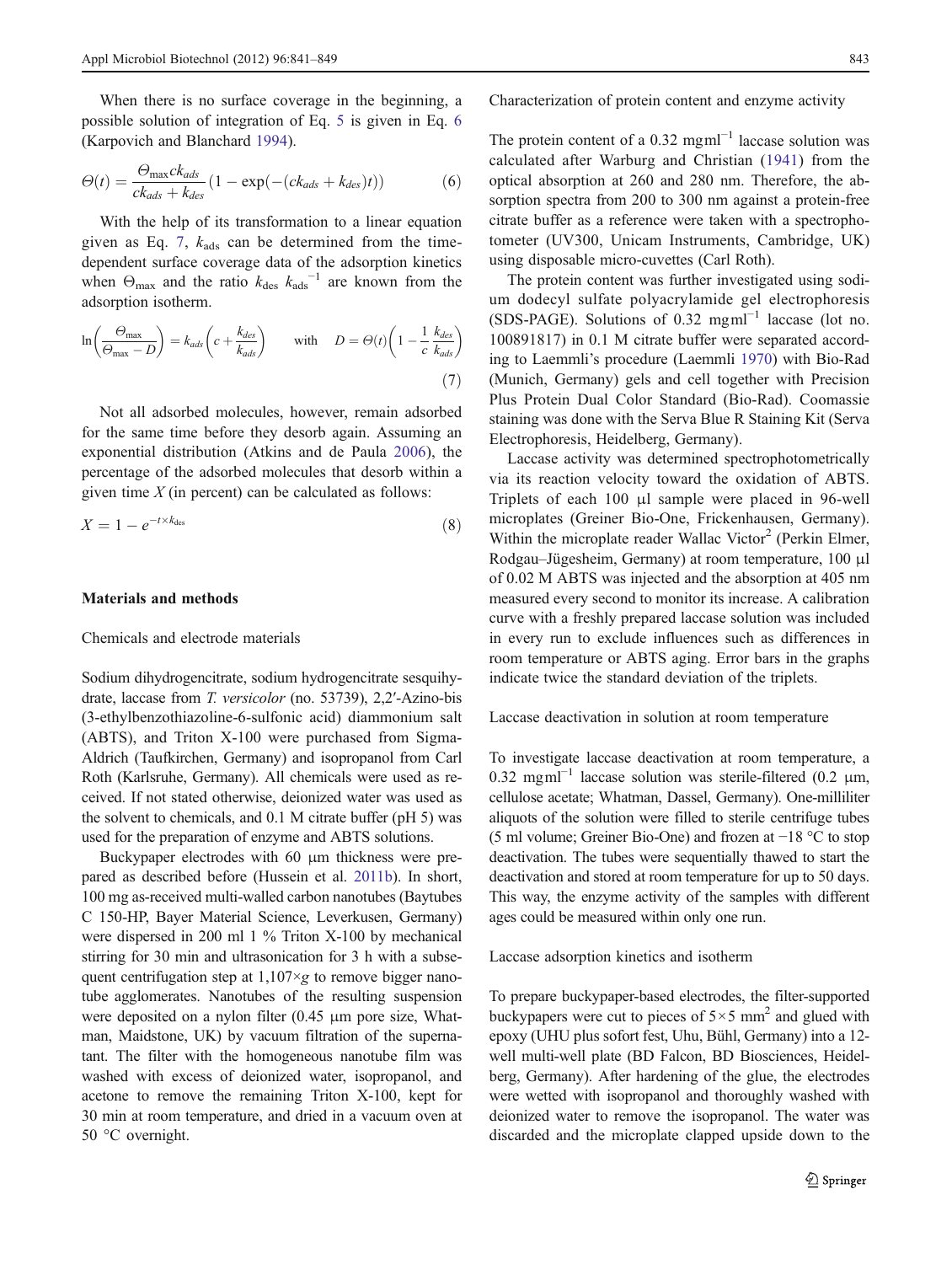bench to remove as much of the adhering water as possible to minimize dilution effects.

Each well was filled with 1 ml catholyte with a laccase concentration of 0.32 mgml<sup> $-1$ </sup> (adsorption kinetics) or different concentrations up to 0.92 mgm $^{-1}$  (adsorption isotherm). Wells without electrodes were used as the negative control. The microplate was incubated at room temperature in a shaker (POS-300, Grant Instruments, Cambridgeshire, UK) at 180 rpm. Ten-microliter samples were taken after incubation for 1 day (to determine the adsorption isotherm) or every hour (to determine the adsorption kinetics). The 10 μl samples were added to 90 μl of citrate buffer for measurement of the enzyme activity.

The adsorption of laccase to carbon electrodes was monitored by the decay of enzyme activity in the catholyte. As enzyme deactivation has no influence within the short observation time, the decay of enzyme activity is a measure of the laccase concentration decay due to adsorbing molecules. To calculate the number of adsorbed molecules, the weight of dry laccase preparation was transformed with the measured protein content and the approximated molecular weight of 70 kDa (Piontek et al. [2002](#page-8-0)). To calculate the number of adsorption sites, the carbon nanotube load was combined with the specific nanotube surface area taken as 200  $m^2g^{-1}$  (one-point BET, Sorptomatic 1990, Porotec GmbH, Hofheim/Ts., Germany); the occupied surface area of one laccase molecule was estimated as  $3 \times 10^{-17}$  m<sup>2</sup> from the structural data (Piontek et al. [2002\)](#page-8-0) with the assumption of its random orientation at the surface. Laccase adsorption to walls, glue, or filter was evaluated in reference experiments and is included in the calculations.

## Galvanostatic cathode characterization

Galvanostatic polarization curves and the long-term stability of buckypaper-based laccase cathodes were tested in half-cell configuration at room temperature. The electrodes were prepared as described previously (Hussein et al. [2011a](#page-7-0)). In short, the electrodes were cut into pieces of  $0.6 \times 1.5$  cm<sup>2</sup>, connected to platinum wires (0.1 mm diameter, 99.9 %; Chempur, Karlsruhe, Germany) with a conducting carbon cement (Leit-C, Plano, Wetzlar, Germany), cured for half an hour at 70 °C, wetted with isopropanol, and washed thoroughly with deionized water. The electrochemical reactor has been described in detail recently (Kloke et al. [2010\)](#page-8-0). It consists of polycarbonate frames alternately stacked with silicone gaskets; channels and vents are incorporated as bore holes or cavities. The reference electrode compartment is separated by a cation exchange membrane (Fumapem F-950®, FuMA-Tech, St. Ingbert, Germany). Sterile conditions can be maintained in long-term experiments by protecting the gassing channels with syringe filters (FP 30/0.2 CA-S, Whatman, Dassel, Germany) and the medium exchange port with a septum closure (Greiner Bio-One).

The reactors were equipped with buckypaper cathodes and platinum mesh (Goodfellow, Huntington, UK) counter electrodes, filled with 4 ml laccase-free citrate buffer, and autoclaved. Afterwards, the buffer was exchanged against sterile filtered citrate buffer with 0.32 mgml<sup> $-1$ </sup> laccase and purging with humidified air was started. The electrode potential was measured against saturated calomel electrodes (SCE; 0.244 V vs. normal hydrogen electrode (NHE) at 25 °C) as the reference electrodes, while load currents were applied by an electronic load as described before (Kerzenmacher et al. [2009\)](#page-8-0). For all experiments, the enzyme was allowed to adsorb overnight at open-circuit conditions. To record the galvanostatic electrode polarization, current was increased in hourly steps of 50 μA in the range of 0–300 μA followed by steps of 8 μA in the range of 300–800 μA. To record the cathode long-term performance, a constant current of 110  $\mu$ Acm<sup>-2</sup> was applied. In these experiments, the catholyte was exchanged against freshly prepared catholyte every second day. In reference experiments, only the evaporated water was replaced through the sterile filter. Evaluation of electrode performance was done at 0.744 V vs. NHE (0.5 V vs. SCE) as described before (Rubenwolf et al. [2010\)](#page-8-0). Electrode lifetime is defined as the time where the electrode potential drops below 0.744 V for the first time.

# Results

Deactivation of dissolved laccase at room temperature

Deactivation of various enzymes follows first-order kinetics with a constant deactivation rate, assuming that a single structural change results in a total loss of activity. But the enormous complexity of enzyme conformation also allows deactivation via one or more intermediates with altered activity, and deactivated enzymes may also influence active enzymes. This can result in the deactivation rates continuously decreasing or increasing as well as in deactivation-free grace periods (Sadana [1988](#page-8-0)).

Figure [1](#page-4-0) shows the time-dependent relative activity of laccase solution at pH 5 when stored at room temperature. The enzyme exhibits a deactivation-free grace period of about 2 days before it undergoes a first-order deactivation with a half-life of 7 days. The occurrence of a grace period may be attributed to a two-state independent unfolding as observed at the homologous enzyme laccase 1 from the basidomycete PM1 (Coll et al. [1994\)](#page-7-0).

#### Characterization of Langmuir adsorption and desorption

The protein content of the laccase preparation was determined by the optical absorptions at 260 and 280 nm of a 0.32 mgml−<sup>1</sup> solution after Warburg and Christian ([1941\)](#page-8-0).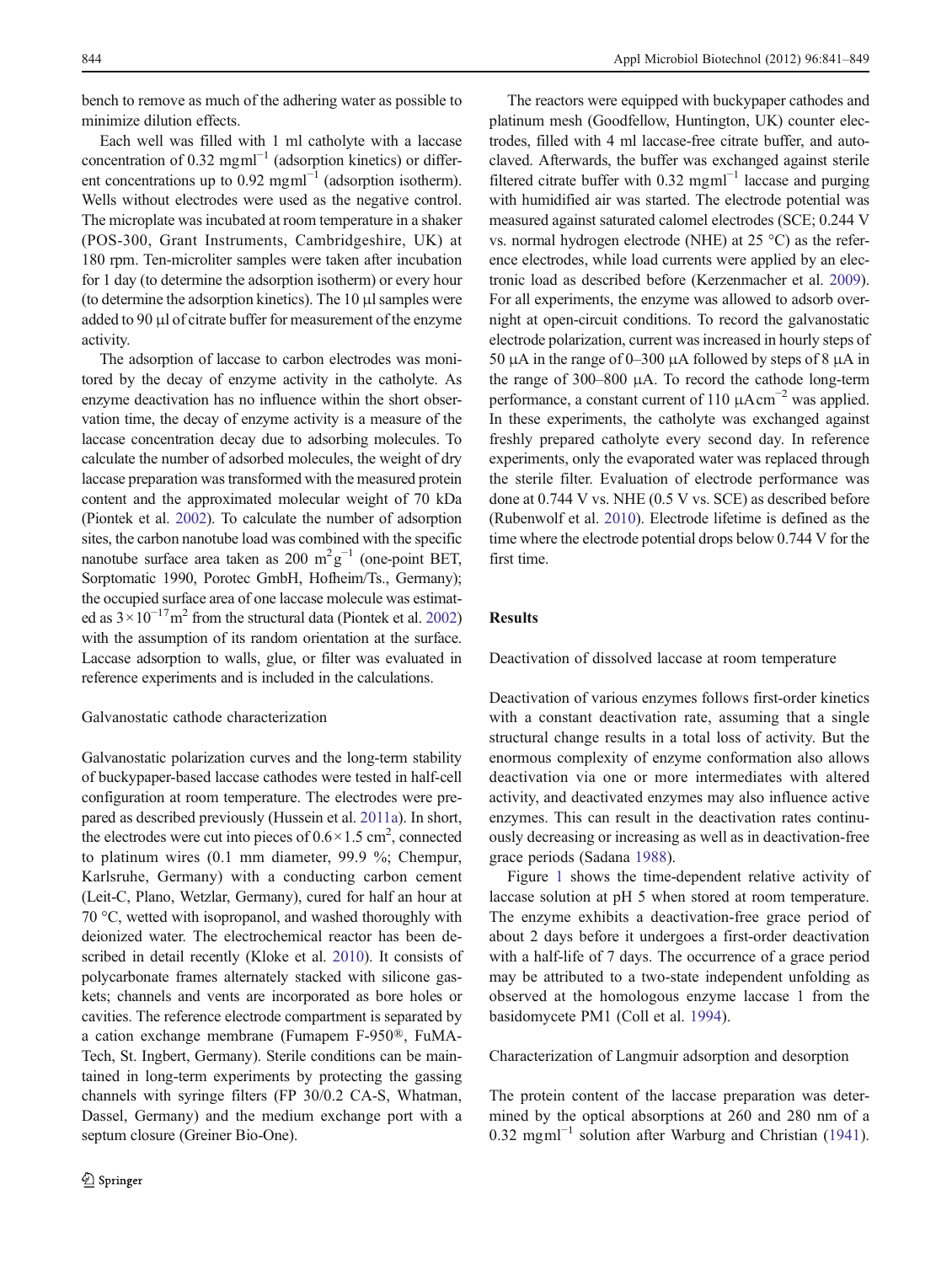<span id="page-4-0"></span>

Fig. 1 Deactivation of dissolved laccase at room temperature. Experimental data are given as circles and the calculated fit as a solid line. For the fit, constant activity was supposed for the first 2.2 days followed by fist-order deactivation according to Eq. [2](#page-1-0) (with a modification due to the deactivation-free grace period)

The measured optical absorptions  $A_{260} = 0.22 \pm 0.01$  and  $A_{280}$ =0.16±0.01 correspond with a nucleic acid content of 5 % and a protein content of  $23 \pm 1$  % as the amino acid composition of laccase is comparable to that of the enolase enzyme used by Warburg and Christian (Fahraeus and Reinhammar [1967;](#page-7-0) Malmstrom et al. [1959](#page-8-0)). In addition to the protein, every laccase molecule contains four copper molecules and a glycosylation content of 10–45 % of the total enzyme weight (Yaropolov et al. [1994](#page-8-0)). Further contents of the preparation may be salts and other culture medium components as well as enzyme-stabilizing agents.

The protein content was further investigated using SDS-PAGE. The stained gel is shown in Fig. 2. Due to the different glycosylation contents, laccase molecules from different microorganisms have different molecular weights around 70 kDa (Piontek et al. [2002\)](#page-8-0). The only visible band corresponds to a molecular weight of around 65 kDa, matching the molecular weight of laccase. Minor contents of impurities not visible in the gel are tolerable as we use the highly specific enzyme activity as a measure of concentration.

To obtain values for the maximum surface coverage,  $\Theta_{\text{max}}$ , and the ratio of adsorption and desorption constant,  $k_{ads} k_{des}^{-1}$ , the adsorption isotherm was recorded. We used the enzyme activity test to monitor the laccase decrease in the catholyte as this test is very sensitive and does not interfere with citrate buffer. Buckypaper electrodes were incubated for 1 day in catholytes containing different concentrations of laccase to measure the adsorption at equilibrium conditions. Figure 3 shows the resulting adsorption isotherm, which clearly shows a Langmuir-type behavior with monolayer adsorption. The insert of Fig. 3 shows the transformation of the adsorption isotherm according to Eq. [4,](#page-1-0) giving the parameters  $\Theta_{\text{max}}=$ 11 % and  $k_{ads}k_{des}^{-1}$ =6 × 10<sup>-3</sup> mg ml<sup>-1</sup>.



The low surface coverage may mainly depend on the surface structure. Buckypaper is a highly porous material with a wide distribution of pore sizes, predominantly in the mesopore range of 2–50 nm (Hussein et al. [2011b](#page-8-0)), where the smaller pores reduce the surface availability for enzyme adsorption. For example, they can be blocked by one or few adsorbed laccase molecules (dimension,  $6.5 \times 5.5 \times 4.5$  nm according to Piontek et al. [2002\)](#page-8-0) and thereby hinder laccase diffusion to underlying pores. Furthermore, the hydrated enzyme may occupy a larger surface area than estimated, and impurities may also affect laccase adsorption.

Using the calculated parameters, the adsorption and desorption constants can be estimated from the adsorption kinetics. For this experiment, electrodes were incubated with laccase solution and the time-dependent adsorption was monitored, as shown in Fig. [4](#page-5-0). The insert shows the transformation according to Eq. [7](#page-2-0) giving  $k_{ads} = 1 \times 10^{-3}$  mlmg<sup>-1</sup>s<sup>-1</sup> and  $k_{des}$  $6 \times 10^{-6}$  s<sup>-1</sup>. Therewith, the mean residence time of every



Fig. 3 Adsorption isotherm of laccase at buckypaper electrodes at equilibrium conditions. Experimental data are given as symbols and the calculated curve according to Eq. [3](#page-1-0) as a gray solid line; the black dashed line indicates maximum surface coverage. The insert shows the transformation according to Eq. [4](#page-1-0) to obtain the parameters for calculation of the isotherm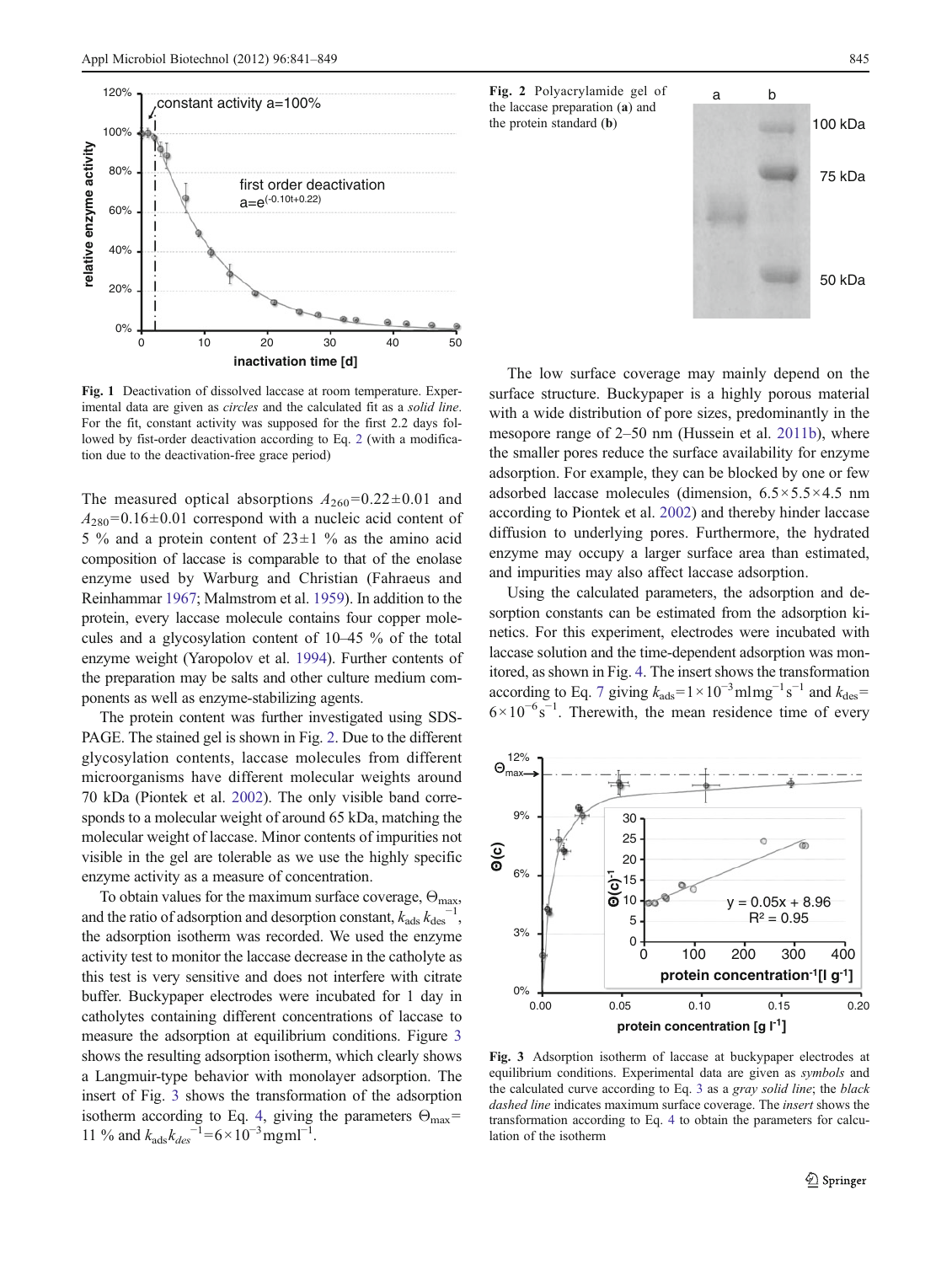<span id="page-5-0"></span>

Fig. 4 Adsorption kinetics of laccase at buckypaper electrodes. Experimental data are given as symbols and the calculated curve according to Eq. [6](#page-2-0) as a gray solid line; the black dashed line indicates equilibrium surface coverage at 0.32 mgml<sup>-1</sup>. The *insert* shows the transformation according to Eq. [7](#page-2-0) to get the parameters for calculation of the kinetics with  $D = \Theta(t) \left( 1 - \frac{1}{c} \frac{k_{des}}{k_{ads}} \right)$ 

adsorbed molecule at the electrode before desorbing again can be calculated as  $t_{\text{ads}} = k_{\text{des}}^{-1} = 2$  days.

Adsorption, desorption, and deactivation within an electrode with periodic exchange of catholyte solution

With the data from laccase deactivation and desorption, a rough quantitative estimation of the processes within the electrode compartment can be done: Whenever the catholyte solution is exchanged by a fresh solution, within the following 2 days, 64 % (corresponding to the fraction  $e^{-1}$ ) of the adsorbed laccase molecules will be replaced by molecules from the fresh solution. As the laccase concentration of the used buffer is lowered compared to the fresh one because of enzyme adsorption, there is an increase of total enzyme (adsorbed to the electrode and in solution) within the first exchange cycles, reaching a plateau after the second exchange. Figure [5](#page-6-0) illustrates the adsorption and desorption of enzymes within the first four exchange cycles and the corresponding distribution of enzyme age. At day 0, there is no laccase adsorbed to the electrode and the catholyte is a laccase-free citrate buffer. The exchange of the solution introduces laccase molecules to the catholyte. At day 2, the concentration-dependent equilibrium surface coverage  $\Theta(c)$ is reached and the age of all laccase molecules either adsorbed or in the solution is 2 days. With the help of the adsorption isotherm, we can calculate that 67 % of the enzymes are adsorbed while 33 % are still in the solution. The exchange of the catholyte removes the old enzymes from the solution and introduces fresh ones. At day 4, 64 % of the adsorbed enzymes have desorbed while the same number of enzymes have adsorbed from the solution, as defined for equilibrium in Eq. [3.](#page-1-0) To simplify the calculations, we assume them to be all

exchanged against fresh laccase molecules supplied during the last 2 days so that 64 % of the adsorbed enzymes are 2 days old while the rest is 4 days old. According to the adsorption isotherm, now 46 % of the enzyme is adsorbed. The exchange of the catholyte at day 4 again leads to freshly dissolved enzymes only. At day 6, analogously 64 % of the enzymes at the electrode got exchanged and are 2 days old, while from the other adsorbed enzyme molecules, 64 % are 4 days old and 36 % are 6 days old. This results in the following age distribution of adsorbed enzymes: 64 % of all adsorbed molecules are 2 days old, 23 % are 4 days old, and 13 % are 6 days old.

After a few exchange cycles, the distribution of enzyme age is already quite stable. Right before exchange, 64 % of the enzyme is 2 days old, 87 % of the enzyme is not older than 4 days, and 98 % of the enzyme is not older than 8 days. Assuming that the adsorbed enzyme is not deactivated faster than the dissolved enzyme, we can calculate from the distribution of enzyme age that there are more than 90 % active enzymes at the electrode. These calculations do not take into account that enzymes may also be exchanged against itself or other desorbed older molecules. Nevertheless, the example demonstrates that the process of supplying fresh enzymes every second day leads to a stable situation of electrode coverage with the active enzyme. This should significantly prolong electrode lifetime.

Comparison of electrode long-term stability at constant galvanostatic load

A detailed characterization of buckypaper electrodes with adsorbed laccase has already been reported elsewhere (Hussein et al. [2011a](#page-7-0)). To choose the appropriate current density for long-term experiments, the galvanostatically controlled polarization curves of buckypaper-based laccase cathodes were recorded. As can be seen in Fig. [6,](#page-6-0) they start at open-circuit potentials of 0.879±0.023 V. At current densities up to at least 150  $\mu$ Acm<sup>-2</sup> at 0.744 V (0.5 V vs. SCE), they show a stable potential with only few losses due to activation losses and ohmic resistances. Afterwards, the potentials drop rapidly due to mass transport limitations. Stabilization of the electrode potential below −0.6 V vs. NHE instead of around −0.2 V indicates oxygen transport to be the limiting factor (Hussein et al. [2011a\)](#page-7-0). The high variations between the electrodes may derive from the slightly different oxygen intakes caused by the stacked setup of the electrochemical reactors and the inhomogeneities of the electrode material. For the long-term experiments, a current density of 110  $\mu$ A cm<sup>-2</sup> was chosen to exclude oxygen transport limitations.

To evaluate electrode lifetime extension by enzyme renewal, the electrode potential was monitored at a constant galvanostatic load of 110  $\mu$ Acm<sup>-2</sup>, while every second day the catholyte was exchanged against a freshly prepared catholyte. In reference experiments, the catholyte was not exchanged,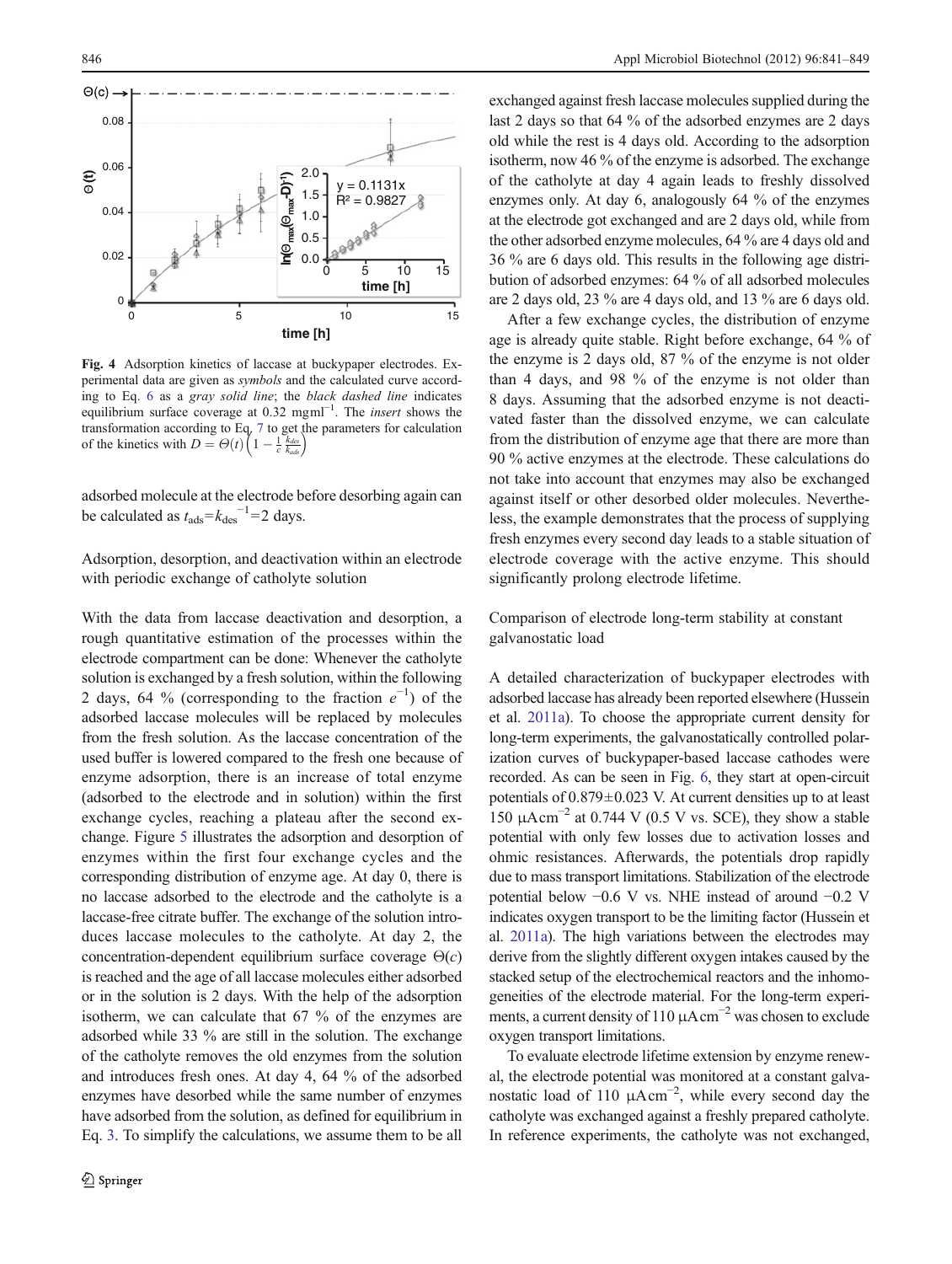<span id="page-6-0"></span>

| Fig. 5 Illustration of the<br>enzyme renewal process by<br>periodic exchange of catholyte<br>solution. The adsorbed and<br>dissolved enzyme in the<br>electrode compartment is<br>shown before and after<br>exchange of the catholyte at<br>days $0, 2, 4$ , and $6$ with the<br>corresponding distribution of<br>enzyme age. Enzymes added on<br>days $0, 2, 4$ , and $6$ are depicted<br>by empty, lined, checkered, and<br>filled circles, respectively | before<br>exchange<br>after<br>exchange<br>age<br>distribution<br>of adsorbed<br>enzyme | day 0     |              | day 2             |     | day 4                                       |     |                                                                                                                                                                                                                                                                                                                                                     | day 6 |
|------------------------------------------------------------------------------------------------------------------------------------------------------------------------------------------------------------------------------------------------------------------------------------------------------------------------------------------------------------------------------------------------------------------------------------------------------------|-----------------------------------------------------------------------------------------|-----------|--------------|-------------------|-----|---------------------------------------------|-----|-----------------------------------------------------------------------------------------------------------------------------------------------------------------------------------------------------------------------------------------------------------------------------------------------------------------------------------------------------|-------|
|                                                                                                                                                                                                                                                                                                                                                                                                                                                            |                                                                                         |           |              | О                 |     |                                             |     |                                                                                                                                                                                                                                                                                                                                                     |       |
|                                                                                                                                                                                                                                                                                                                                                                                                                                                            |                                                                                         | electrode |              | 000000000         |     | $@$ O $@$ O $@$ O $@$ OO                    |     | $\begin{picture}(150,10) \put(0,0){\line(1,0){10}} \put(15,0){\line(1,0){10}} \put(15,0){\line(1,0){10}} \put(15,0){\line(1,0){10}} \put(15,0){\line(1,0){10}} \put(15,0){\line(1,0){10}} \put(15,0){\line(1,0){10}} \put(15,0){\line(1,0){10}} \put(15,0){\line(1,0){10}} \put(15,0){\line(1,0){10}} \put(15,0){\line(1,0){10}} \put(15,0){\line($ |       |
|                                                                                                                                                                                                                                                                                                                                                                                                                                                            |                                                                                         | enzymes   |              |                   |     |                                             |     |                                                                                                                                                                                                                                                                                                                                                     |       |
|                                                                                                                                                                                                                                                                                                                                                                                                                                                            |                                                                                         |           |              | 000000000         |     | $\mathbb O$ @@ $\mathbb O$ Q@ $\mathbb O$ Q |     | <b>IDOIDE CODE C</b>                                                                                                                                                                                                                                                                                                                                |       |
|                                                                                                                                                                                                                                                                                                                                                                                                                                                            |                                                                                         | enzyme    |              | electrode age [d] |     |                                             |     |                                                                                                                                                                                                                                                                                                                                                     |       |
|                                                                                                                                                                                                                                                                                                                                                                                                                                                            |                                                                                         | age [d]   | $\mathbf{2}$ | 4                 | 6   | 8                                           | 10  | 12                                                                                                                                                                                                                                                                                                                                                  | 14    |
|                                                                                                                                                                                                                                                                                                                                                                                                                                                            |                                                                                         | 2         | 100%         | 64%               | 64% | 64%                                         | 64% | 64%                                                                                                                                                                                                                                                                                                                                                 | 64%   |
|                                                                                                                                                                                                                                                                                                                                                                                                                                                            |                                                                                         | 4         |              | 36%               | 23% | 23%                                         | 23% | 23%                                                                                                                                                                                                                                                                                                                                                 | 23%   |
|                                                                                                                                                                                                                                                                                                                                                                                                                                                            |                                                                                         | 6         |              |                   | 13% | 8%                                          | 8%  | 8%                                                                                                                                                                                                                                                                                                                                                  | 8%    |
|                                                                                                                                                                                                                                                                                                                                                                                                                                                            |                                                                                         | 8         |              |                   |     | 5%                                          | 3%  | 3%                                                                                                                                                                                                                                                                                                                                                  | 3%    |
|                                                                                                                                                                                                                                                                                                                                                                                                                                                            |                                                                                         | 10        |              |                   |     |                                             | 2%  | 1%                                                                                                                                                                                                                                                                                                                                                  | 1%    |
|                                                                                                                                                                                                                                                                                                                                                                                                                                                            |                                                                                         | 12        |              |                   |     |                                             |     | 1%                                                                                                                                                                                                                                                                                                                                                  | 0%    |
|                                                                                                                                                                                                                                                                                                                                                                                                                                                            |                                                                                         | 14        |              |                   |     |                                             |     |                                                                                                                                                                                                                                                                                                                                                     | 0%    |

but evaporated water was replaced. As can be seen from Fig. 7, conventional electrodes sustain potentials of at least 0.744 V vs. NHE for  $8\pm3$  days. The curves show small potential increases whenever evaporated water is refilled, indicating the influence of the ionic strength of the catholyte. We found out that this does not alter enzyme activity (experiments not shown), but it may influence enzyme adsorption. The regular supply of fresh enzyme by exchanging the catholyte periodically causes much higher potential increases and





Fig. 6 Galvanostatic polarization curves of a triplet of buckypaperbased laccase cathodes. The dashed line indicates the current density of 110 μAcm−<sup>2</sup> , which was chosen for the long-term experiment



Fig. 7 Long-term stability of electrodes. The two bold lines refer to electrodes with periodic exchange of catholyte every second day. Every potential increase is caused by the exchange of the enzymecontaining catholyte. Thin lines correspond to identically prepared electrodes without exchanging the catholyte. Electrode lifetime is defined as the time where the electrode potential drops below 0.744 V vs. NHE (indicated by the dashed line) for the first time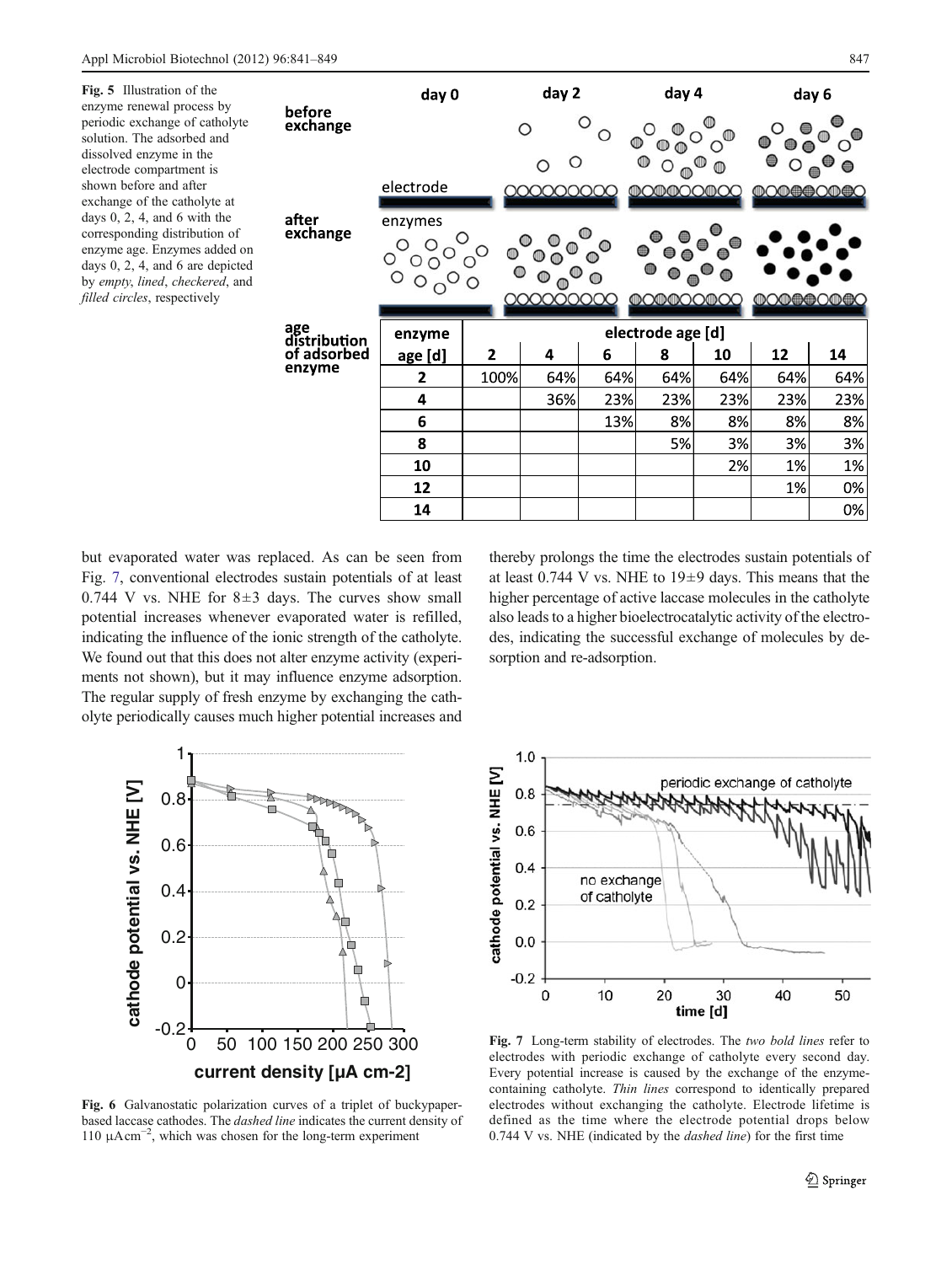#### <span id="page-7-0"></span>**Discussion**

In the present work, we demonstrate for the first time that the lifetime of a mediatorless laccase-catalyzed oxygen reduction cathode can be extended by a regular resupply of fresh enzymes. We clearly show the feasibility of decoupling the electrode lifetime from the enzyme lifetime. This is a prerequisite for the realization of a self-regenerating enzymatic biofuel cell in which enzyme-producing microorganisms are integrated into the electrode to continuously resupply fresh enzymes.

In previous works, lifetime extension by regular enzyme resupply has only been shown for an indirect glucose biosensor anode not compatible with the self-regenerative approach because of the chemical immobilization of glucose oxidase to carbon particles (Yang et al. [1997](#page-8-0)), and lifetime extension by continuous enzyme resupply has only been suggested for an indirect glucose oxidase biosensor electrode (Yamaguchi et al. [2008\)](#page-8-0). In comparison to the recently presented biofuel cell in which genetically modified yeast cells exhibit surface display of enzymes (Szczupak et al. [2012\)](#page-8-0), our approach is advantageous since it does not require mediators, which themselves exhibit limited lifetimes (Binjamin et al. 2001). Furthermore, our concept of secreting soluble enzymes instead of using surface display would allow using organisms that secrete enzymes naturally (e.g., the wood-degrading fungus T. ver-sicolor for laccase; Yaropolov et al. [1994](#page-8-0)) and, thus, enables the realization of self-regenerating biofuel cells without genetically modified organisms, suitable for environmental applications.

Compared to a control experiment, the periodic exchange of the enzyme-containing catholyte in the present work resulted in a significant 2.5-fold longer cathode lifetime of  $19±9$  days, defined as the time in which the electrode showed a potential above 0.744 V vs. NHE at 110 μA cm−<sup>2</sup> . This lifetime under continuous operation already exceeds the 350 working hours (~15 days) shown for a state-of-the-art methanol fuel cell using laccase stabilized by immobilization at the cathode (Gellett et al. 2010). However, a direct comparison to this work is difficult since their fuel cell was operated discontinuously and a different laccase from Rhus vernificera was employed.

Nevertheless, even with regular exchange, our electrodes show a progressing loss of activity. A reason for this behavior may be the accumulation of poisoning substances from the laccase preparation used in our work. In separate experiments (data not shown, publication in preparation), we observed that components from typical culture media can strongly decrease the electrocatalytic activity of laccase electrodes. Furthermore, it has to be considered that not every desorption of a laccase molecule leads to the adsorption of a fresh one and that denatured enzymes can exhibit increased surface hydrophobicity or aggregate (Gianazza et

al. 2007). Both mechanisms may potentially lead to an accumulation of inactive enzymes on the electrode surface.

Important topics for future work will thus be the clarification of the poisoning mechanism, the development of a fermentation medium for microbial laccase production without poisoning components, and the integration of the laccase-producing microorganisms in the electrode, resulting in a self-renewing biofuel cell and eliminating the need for regular maintenance.

Acknowledgments The authors gratefully acknowledge financial support by the German Research Foundation (DFG) through the PhD program "Micro Energy Harvesting" (GRK 1322) and the German Ministry of Education and Research (BMBF) under the program Bioenergie2021 (grant no. 03SF0382). Furthermore, we would like to thank Dr. Daniel Wohlwend (Laboratory for Biochemistry) for his assistance in understanding laccase unfolding.

#### References

- Antiohos D, Moulton SE, Minett AI, Wallace GG, Chen J (2010) Electrochemical investigation of carbon nanotube nanoweb architecture in biological media. Electrochem Commun 12:1471–1474
- Atanasov P, Yang S, Salehi C, Ghindilis AL, Wilkins E, Schade D (1997) Implantation of a refillable glucose monitoring-telemetry device. Biosens Bioelectron 12:669–680
- Atkins P, de Paula J (2006) Atkin's physical chemistry, 8th edn. Oxford University Press, Oxford
- Binjamin G, Chen T, Heller A (2001) Sources of instability of 'wired' enzyme anodes in serum: urate and transition metal ions. J Electroanal Chem 500:604–6011
- Blanford CF, Heath RS, Armstrong FA (2007) A stable electrode for high-potential, electrocatalytic  $O_2$  reduction based on rational attachment of a blue copper oxidase to a graphite surface. Chem Commun 17:1710–1712
- Chase HA (1984) Prediction of the performance of preparative affinitychromatography. J Chromatogr 297:179–202
- Cinquin P, Gondran C, Giroud F, Mazabrard S, Pellissier A, Boucher F, Alcaraz JP, Gorgy K, Lenouvel F, Mathé S, Porcu P, Cosnier S (2010) A glucose biofuel cell implanted in rats. PLoS One 5: e10476
- Coll PM, Perez P, Villar E, Shnyrov VL (1994) Domain-structure of laccase-I from the lignin-degrading basidiomycete PM1 revealed by differential scanning calorimetry. Biochem Mol Biol Int 34:1091–1098
- Fahraeus G, Reinhammar B (1967) Large scale production and purification of laccase from cultures of fungus Polyporus versicolor and some properties of laccase A. Acta Chem Scand 21:2367– 2378
- Fishilevich S, Amir L, Fridman Y, Aharoni A, Alfonta L (2009) Surface display of redox enzymes in microbial fuel cells. J Am Chem Soc 131:12052–12053
- Gellett W, Schumacher J, Kesmez M, Le D, Minteer SD (2010) High current density air-breathing laccase biocathode. J Electrochem Soc 157:B557–B562
- Gianazza E, Crawford J, Miller I (2007) Detecting oxidative posttranslational modifications in proteins. Amino Acids 33:51–56
- Horozova E, Dimcheva N (2004) Kinetic study of catalase adsorption on disperse carbonaceous matrices. Cent Eur J Chem 2:627–637
- Hussein L, Rubenwolf S, von Stetten F, Urban G, Zengerle R, Krueger M, Kerzenmacher S (2011a) A highly efficient buckypaper-based